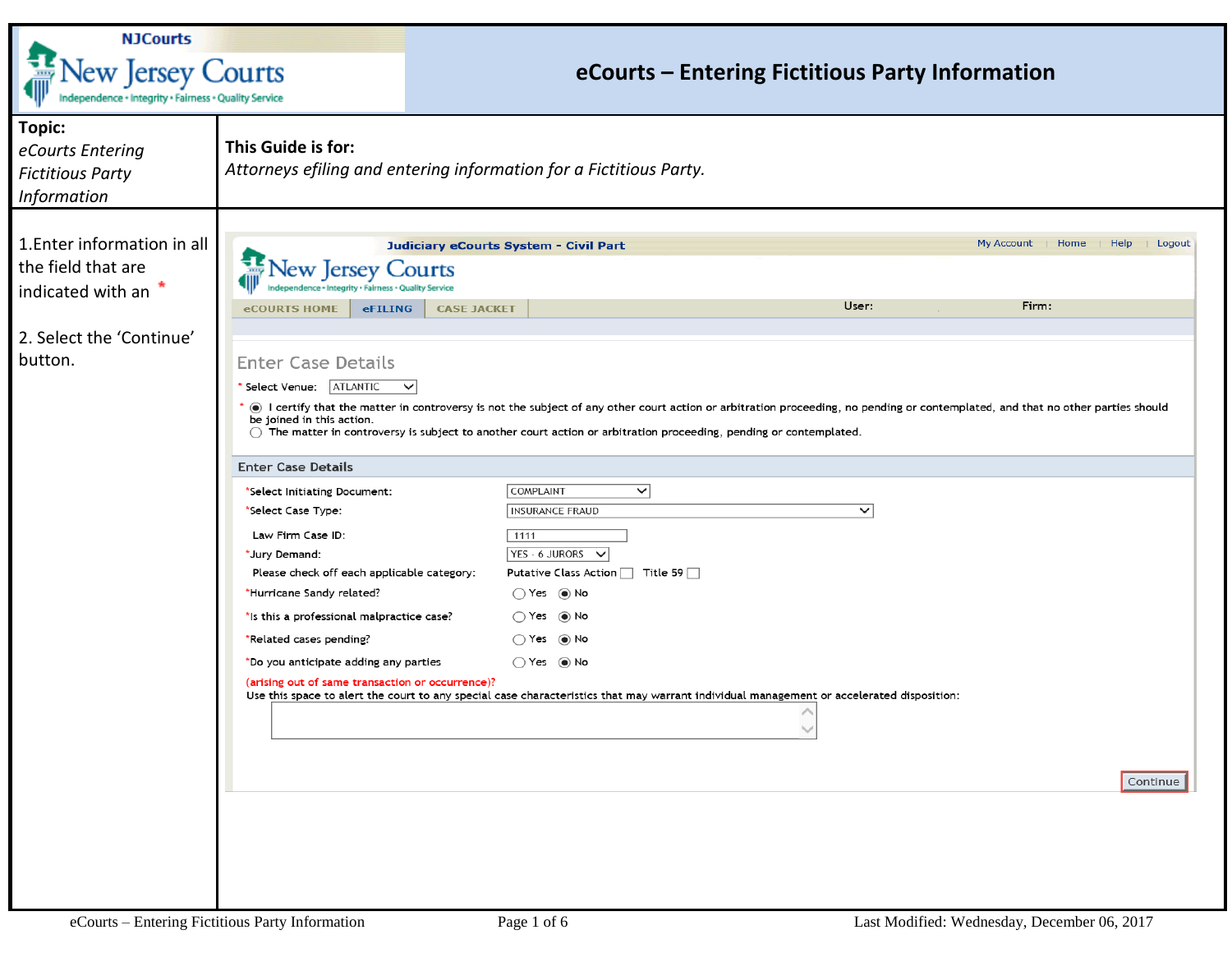| <b>NJCourts</b>                                                                             |                                                                             |                                       |      |                                                 |       |                                   |
|---------------------------------------------------------------------------------------------|-----------------------------------------------------------------------------|---------------------------------------|------|-------------------------------------------------|-------|-----------------------------------|
| $\frac{1}{2}$<br>New Jersey Courts<br>Independence + Integrity + Fairness + Quality Service |                                                                             |                                       |      | eCourts - Entering Fictitious Party Information |       |                                   |
| 3. On the Enter Filer (s)<br>tab                                                            | a<br><b>Jew Jersey Courts</b>                                               | Judiciary eCourts System - Civil Part |      |                                                 |       | My Account   Home   Help   Logout |
| Click the $\bullet$ icon.                                                                   | endence · Integrity · Fairness · Quality Service<br>eFILING<br>eCOURTS HOME | <b>CASE JACKET</b>                    |      | User:                                           |       | Firm:                             |
|                                                                                             | Enter Filer(s)<br>Back                                                      |                                       |      |                                                 |       |                                   |
|                                                                                             | Click O to enter a Filer<br>Case Details: ▶                                 |                                       |      |                                                 |       | <b>Case Type: INSURANCE FRAUD</b> |
|                                                                                             | Filer(s) $\blacktriangledown$<br>8<br>$\bullet$                             | Party Type                            | Name | Address                                         | Phone | Attorney                          |
|                                                                                             |                                                                             |                                       |      |                                                 |       | Continue<br>Back                  |
|                                                                                             |                                                                             |                                       |      |                                                 |       |                                   |
|                                                                                             |                                                                             |                                       |      |                                                 |       |                                   |
|                                                                                             |                                                                             |                                       |      |                                                 |       |                                   |
|                                                                                             |                                                                             |                                       |      |                                                 |       |                                   |
|                                                                                             |                                                                             |                                       |      |                                                 |       |                                   |
|                                                                                             |                                                                             |                                       |      |                                                 |       |                                   |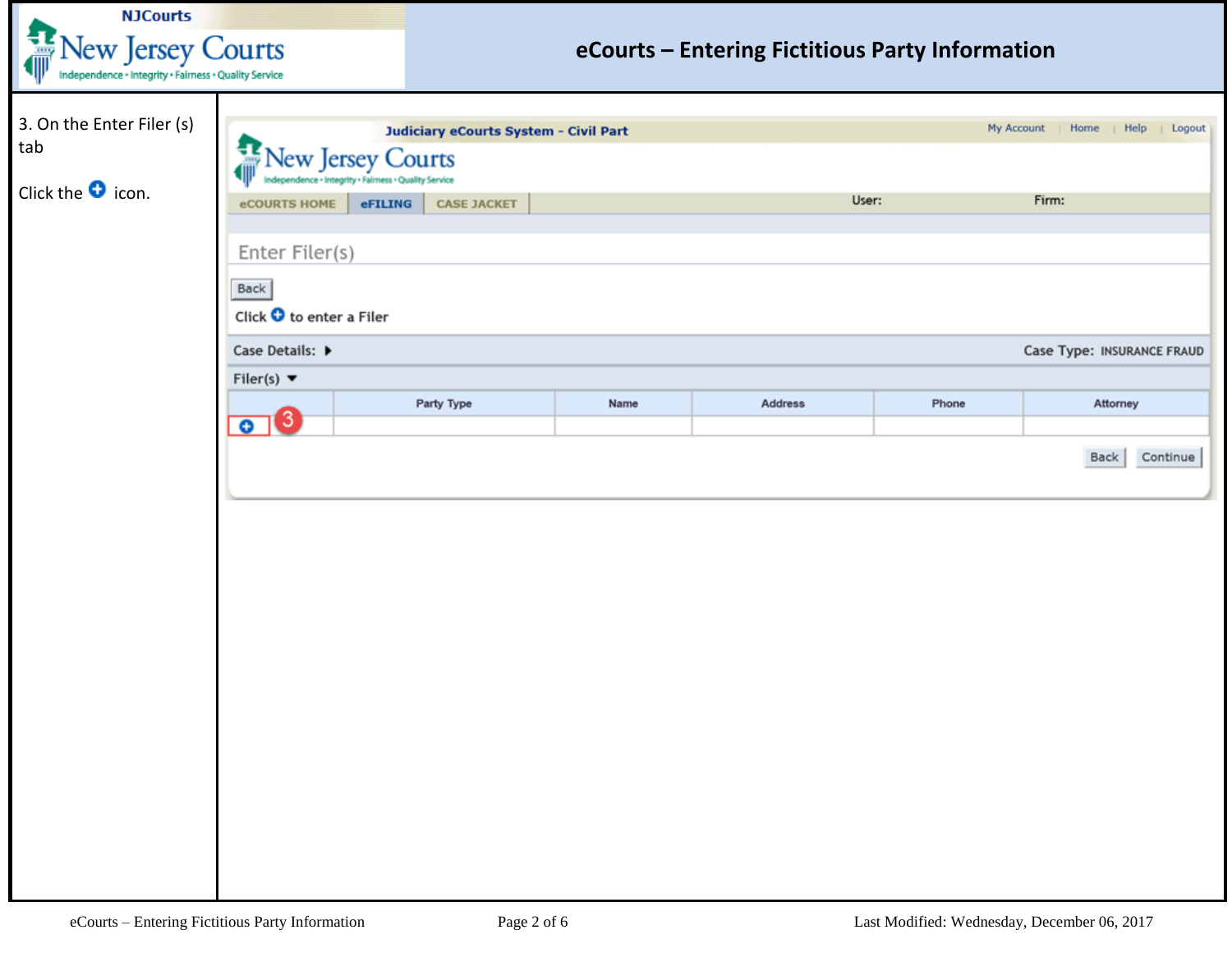

## **eCourts – Entering Fictitious Party Information**

| A pop up will appear to<br>add filer information.<br>Enter Filer details for all |                                   |                                                                                               |                                                 |                |                | My Account<br>Home<br>  Help | Logout            |
|----------------------------------------------------------------------------------|-----------------------------------|-----------------------------------------------------------------------------------------------|-------------------------------------------------|----------------|----------------|------------------------------|-------------------|
| the required fields.                                                             |                                   |                                                                                               | <b>Judiciary eCourts System - Civil Part</b>    |                |                |                              |                   |
| 4. Enter Party Type<br>which may Plaintiff or<br>Petitioner                      | <b>eCOURTS</b><br>Enter I<br>Back | Add a Filer<br>* Party Type:<br>* Party Description:<br>Party Affiliation:<br>Address Line 1: | Ⅵ<br>$\checkmark$                               | $\mathbf{v}$ 6 |                |                              | <b>TERS, LLC.</b> |
| 5. Enter Party<br>Description which may                                          | Click <b>O</b> to                 | Address Line 2:                                                                               |                                                 |                |                |                              |                   |
| <b>Individual or Business</b>                                                    | Case Deta                         | City:                                                                                         |                                                 |                |                |                              | <b>ICE FRAUD</b>  |
|                                                                                  | Filer(s) $\blacktriangledown$     | State:                                                                                        | NEW JERSEY                                      | v              |                |                              |                   |
| 6. From the 'Party                                                               |                                   | Zip:<br>Phone:                                                                                | Zip Ext:                                        |                |                |                              |                   |
| Affiliation' field, select                                                       | $\bullet$                         |                                                                                               | Ex. 6091234567                                  |                |                |                              |                   |
| 'Fictitious Person'                                                              |                                   |                                                                                               | Alternate Type                                  |                | Alternate Name |                              | Continue          |
|                                                                                  |                                   | Ū                                                                                             | $\check{~}$                                     |                |                |                              |                   |
|                                                                                  | Screen ID:E                       | Û                                                                                             | $\check{~}$                                     |                |                |                              |                   |
|                                                                                  |                                   | Û                                                                                             | $\overline{\mathsf{v}}$                         |                |                |                              |                   |
|                                                                                  |                                   | Ū                                                                                             | $\checkmark$                                    |                |                |                              |                   |
|                                                                                  |                                   |                                                                                               | $\overline{\mathsf{v}}$                         |                |                |                              |                   |
|                                                                                  |                                   | Û                                                                                             |                                                 |                |                |                              |                   |
|                                                                                  |                                   | Will you need an Interpreter?                                                                 | ○ Yes ◉ No                                      |                |                |                              |                   |
|                                                                                  |                                   |                                                                                               | Will you need ADA accommodations?<br>○ Yes ◉ No |                |                |                              |                   |
|                                                                                  |                                   |                                                                                               |                                                 |                |                | Cancel<br>Save               |                   |
|                                                                                  |                                   |                                                                                               |                                                 |                |                |                              |                   |
|                                                                                  |                                   |                                                                                               |                                                 |                |                |                              |                   |
|                                                                                  |                                   |                                                                                               |                                                 |                |                |                              |                   |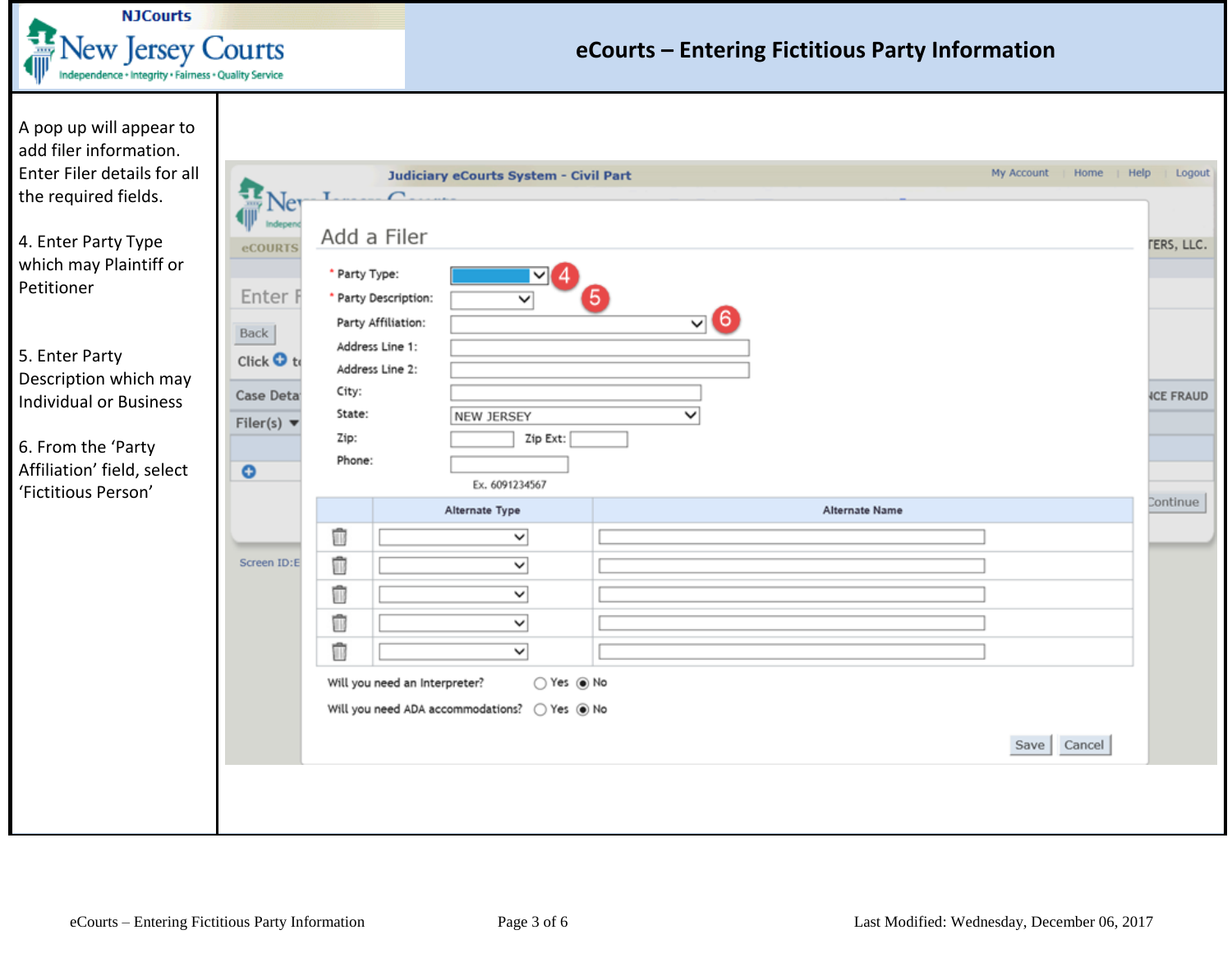| <b>NJCourts</b><br>New Jersey Courts<br>Independence + Integrity + Fairness + Quality Service             |                                                                                                     | eCourts - Entering Fictitious Party Information                                                      |  |
|-----------------------------------------------------------------------------------------------------------|-----------------------------------------------------------------------------------------------------|------------------------------------------------------------------------------------------------------|--|
| A number of Names may<br>be designated for<br>'Fictitious Person' as<br>seen in the few<br>examples give. | Add a Filer<br>* Party Type:<br>Party Description:<br>Party Affiliation:<br>Name:<br>John<br>*First | PLAINTIFF V<br>Individual V<br><b>FICTITIOUS PERSON</b><br>◡<br>Doe<br>$\times$<br>M.I<br>*Last      |  |
|                                                                                                           | Add a Filer<br>* Party Type:<br>* Party Description:<br>Party Affiliation:<br>* Name:               | PLAINTIFF V<br>Business V<br><b>FICTITIOUS PERSON</b><br>Fictitious 1-20                             |  |
|                                                                                                           | Add a Filer<br>* Party Type:<br>* Party Description:<br>Party Affiliation:<br>* Name:               | PLAINTIFF<br>$\checkmark$<br>Business V<br><b>FICTITIOUS PERSON</b><br>$\checkmark$<br>ABC CORP<br>x |  |
|                                                                                                           | eCourts - Entering Fictitious Party Information                                                     | Last Modified: Wednesday, December 06, 2017<br>Page 4 of 6                                           |  |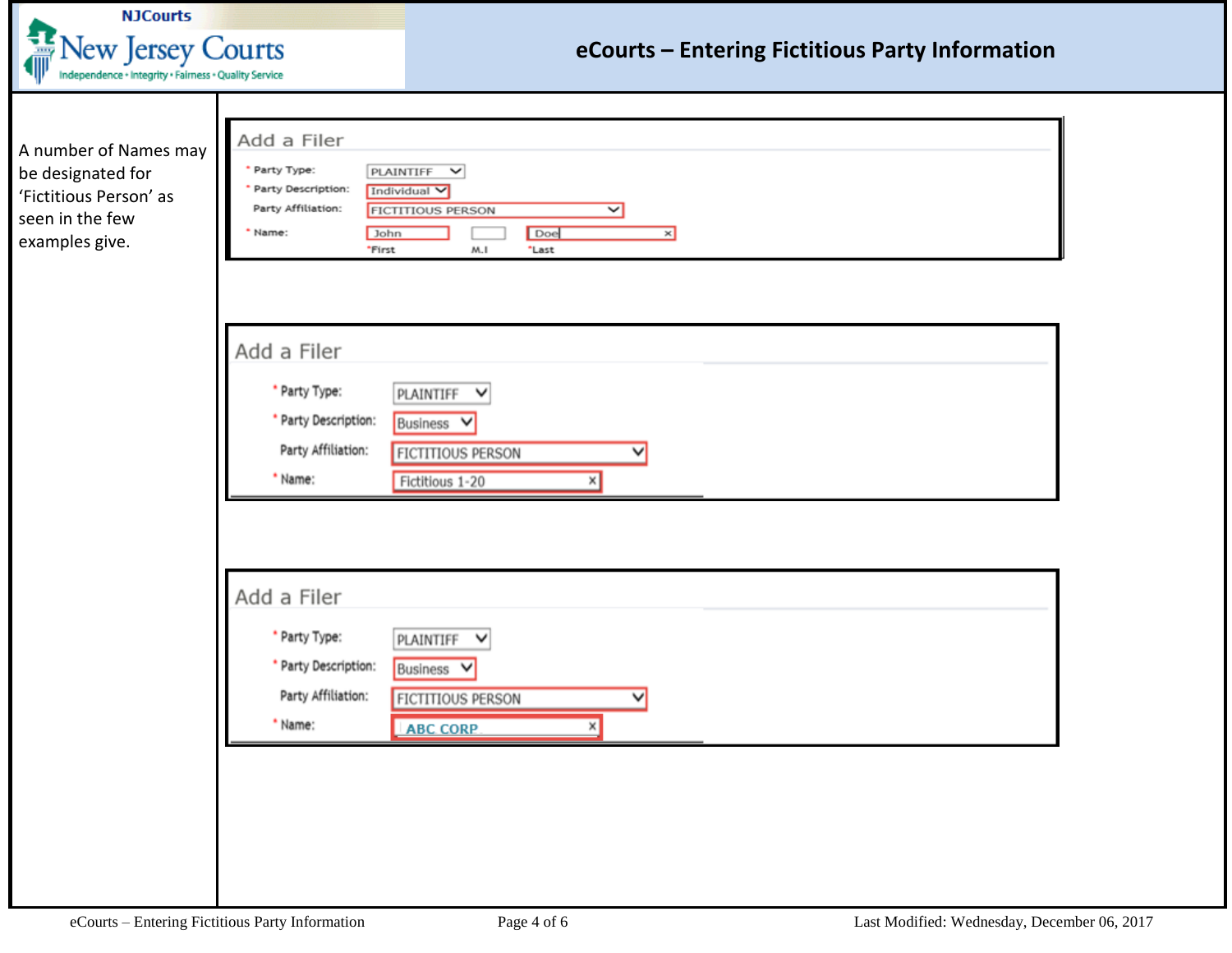

## **eCourts – Entering Fictitious Party Information**

The 'Case Details' tab will display the Filer (s) and Adversary (s) entries based on the name entered for 'Party Affiliation'

| Court: Civil Part<br>Jury Demand: YES - 6 JURORS<br>Venue: ATLANTIC<br>Law Firm Case ID:<br>Filer(s) $\blacktriangledown$<br>Party Type<br>Name<br><b>Address</b><br>Phone<br>Attorney<br>DOE, JOHN<br>PLAINTIFF<br><b>NJ</b><br>PRONGAY, TEST M<br><b>NJ</b><br>PLAINTIFF<br>Fictitious 1-20<br>PRONGAY, TEST M<br>PLAINTIFF<br>12 James Dr., Edison, NJ 09976<br>PRONGAY, TEST M<br><b>ABC Corp</b><br>Adversary(s) $\blacktriangledown$<br>Party Type<br>Name<br><b>Address</b><br>Phone<br>Attorney<br>DEFENDANT<br>Fictitious 1-100<br>NJ<br>DEFENDANT<br>Waldorf LLC<br>20 Aspen Dr, Edison, NJ 09987<br>Upload Required Documents ▼<br>* I certify that I have redacted all confidential personal identifiers from all documents included in this electronic submission pursuant to Rule 1:38-7.<br><b>Document Name</b><br><b>Document Description</b><br><b>Access Restrictions</b><br><b>File Name</b><br>* COMPLAINT<br><b>Complaint with Jury Demand</b><br>Complaint 2015 6627.11.pdf<br>Fees $\blacktriangledown$<br>□ I certify that I am exempt from the fee charge associated with this filing.<br>Filing Fee:<br>\$250.00<br>*Select Payment Method:<br>Collateral Account V<br>\$250.00<br>Total:<br>*Select Account Number:<br>$\check{~}$<br>* Does the statute governing this case<br>$\bigcirc$ Yes $\circledbullet$ No<br>Attorney's Client Reference Number:<br>provide for payment of fees by the<br>losing party?<br>View/Print CIS<br>Back<br>Save |  |  |        |
|--------------------------------------------------------------------------------------------------------------------------------------------------------------------------------------------------------------------------------------------------------------------------------------------------------------------------------------------------------------------------------------------------------------------------------------------------------------------------------------------------------------------------------------------------------------------------------------------------------------------------------------------------------------------------------------------------------------------------------------------------------------------------------------------------------------------------------------------------------------------------------------------------------------------------------------------------------------------------------------------------------------------------------------------------------------------------------------------------------------------------------------------------------------------------------------------------------------------------------------------------------------------------------------------------------------------------------------------------------------------------------------------------------------------------------------------------------------------------------|--|--|--------|
|                                                                                                                                                                                                                                                                                                                                                                                                                                                                                                                                                                                                                                                                                                                                                                                                                                                                                                                                                                                                                                                                                                                                                                                                                                                                                                                                                                                                                                                                                |  |  |        |
|                                                                                                                                                                                                                                                                                                                                                                                                                                                                                                                                                                                                                                                                                                                                                                                                                                                                                                                                                                                                                                                                                                                                                                                                                                                                                                                                                                                                                                                                                |  |  |        |
|                                                                                                                                                                                                                                                                                                                                                                                                                                                                                                                                                                                                                                                                                                                                                                                                                                                                                                                                                                                                                                                                                                                                                                                                                                                                                                                                                                                                                                                                                |  |  |        |
|                                                                                                                                                                                                                                                                                                                                                                                                                                                                                                                                                                                                                                                                                                                                                                                                                                                                                                                                                                                                                                                                                                                                                                                                                                                                                                                                                                                                                                                                                |  |  |        |
|                                                                                                                                                                                                                                                                                                                                                                                                                                                                                                                                                                                                                                                                                                                                                                                                                                                                                                                                                                                                                                                                                                                                                                                                                                                                                                                                                                                                                                                                                |  |  |        |
|                                                                                                                                                                                                                                                                                                                                                                                                                                                                                                                                                                                                                                                                                                                                                                                                                                                                                                                                                                                                                                                                                                                                                                                                                                                                                                                                                                                                                                                                                |  |  |        |
|                                                                                                                                                                                                                                                                                                                                                                                                                                                                                                                                                                                                                                                                                                                                                                                                                                                                                                                                                                                                                                                                                                                                                                                                                                                                                                                                                                                                                                                                                |  |  |        |
|                                                                                                                                                                                                                                                                                                                                                                                                                                                                                                                                                                                                                                                                                                                                                                                                                                                                                                                                                                                                                                                                                                                                                                                                                                                                                                                                                                                                                                                                                |  |  |        |
|                                                                                                                                                                                                                                                                                                                                                                                                                                                                                                                                                                                                                                                                                                                                                                                                                                                                                                                                                                                                                                                                                                                                                                                                                                                                                                                                                                                                                                                                                |  |  |        |
|                                                                                                                                                                                                                                                                                                                                                                                                                                                                                                                                                                                                                                                                                                                                                                                                                                                                                                                                                                                                                                                                                                                                                                                                                                                                                                                                                                                                                                                                                |  |  |        |
|                                                                                                                                                                                                                                                                                                                                                                                                                                                                                                                                                                                                                                                                                                                                                                                                                                                                                                                                                                                                                                                                                                                                                                                                                                                                                                                                                                                                                                                                                |  |  |        |
|                                                                                                                                                                                                                                                                                                                                                                                                                                                                                                                                                                                                                                                                                                                                                                                                                                                                                                                                                                                                                                                                                                                                                                                                                                                                                                                                                                                                                                                                                |  |  |        |
|                                                                                                                                                                                                                                                                                                                                                                                                                                                                                                                                                                                                                                                                                                                                                                                                                                                                                                                                                                                                                                                                                                                                                                                                                                                                                                                                                                                                                                                                                |  |  |        |
|                                                                                                                                                                                                                                                                                                                                                                                                                                                                                                                                                                                                                                                                                                                                                                                                                                                                                                                                                                                                                                                                                                                                                                                                                                                                                                                                                                                                                                                                                |  |  |        |
|                                                                                                                                                                                                                                                                                                                                                                                                                                                                                                                                                                                                                                                                                                                                                                                                                                                                                                                                                                                                                                                                                                                                                                                                                                                                                                                                                                                                                                                                                |  |  |        |
|                                                                                                                                                                                                                                                                                                                                                                                                                                                                                                                                                                                                                                                                                                                                                                                                                                                                                                                                                                                                                                                                                                                                                                                                                                                                                                                                                                                                                                                                                |  |  |        |
|                                                                                                                                                                                                                                                                                                                                                                                                                                                                                                                                                                                                                                                                                                                                                                                                                                                                                                                                                                                                                                                                                                                                                                                                                                                                                                                                                                                                                                                                                |  |  |        |
|                                                                                                                                                                                                                                                                                                                                                                                                                                                                                                                                                                                                                                                                                                                                                                                                                                                                                                                                                                                                                                                                                                                                                                                                                                                                                                                                                                                                                                                                                |  |  |        |
|                                                                                                                                                                                                                                                                                                                                                                                                                                                                                                                                                                                                                                                                                                                                                                                                                                                                                                                                                                                                                                                                                                                                                                                                                                                                                                                                                                                                                                                                                |  |  |        |
|                                                                                                                                                                                                                                                                                                                                                                                                                                                                                                                                                                                                                                                                                                                                                                                                                                                                                                                                                                                                                                                                                                                                                                                                                                                                                                                                                                                                                                                                                |  |  |        |
|                                                                                                                                                                                                                                                                                                                                                                                                                                                                                                                                                                                                                                                                                                                                                                                                                                                                                                                                                                                                                                                                                                                                                                                                                                                                                                                                                                                                                                                                                |  |  |        |
|                                                                                                                                                                                                                                                                                                                                                                                                                                                                                                                                                                                                                                                                                                                                                                                                                                                                                                                                                                                                                                                                                                                                                                                                                                                                                                                                                                                                                                                                                |  |  | Submit |